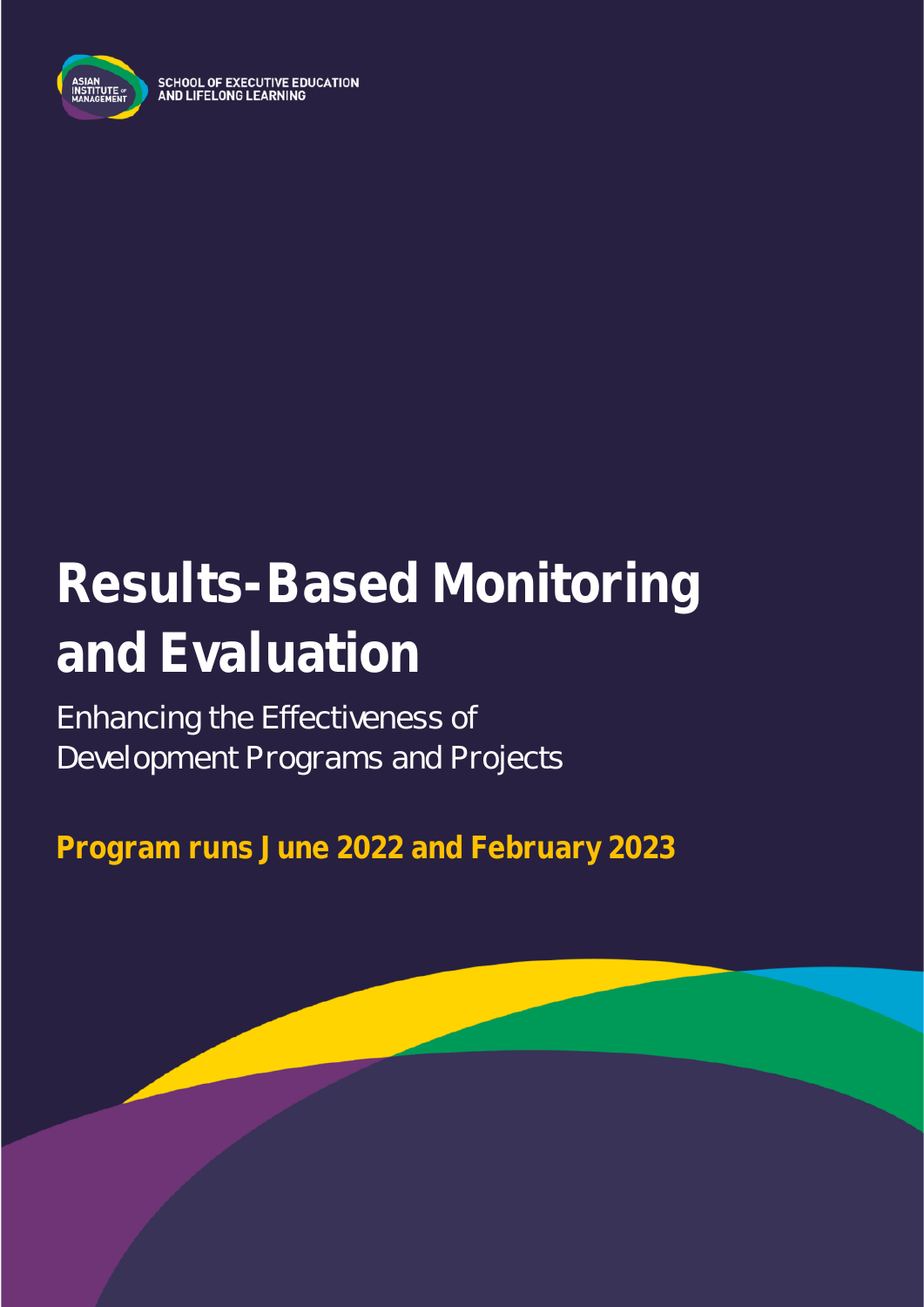

## **Results-Based Monitoring and Evaluation**

Enhancing the Effectiveness of Development Programs and Projects

Results-Based Monitoring and Evaluation (RBM&E) is a systematic approach for monitoring performance and evaluating the long-term results of projects instead of just short-term output. It enhances the effectiveness of development programs and projects implemented by organizations from both private and public sectors.

This ten half-day program is designed for current and potential leaders working on development programs and projects and covers topics on M&E concepts and principles, current practices on M&E, program/project logframe, developing performance indicators, use of applicable tools and techniques, use of information systems, and using M&E results.

By joining the program, you will hone your RBM&E competencies, and you will learn how to prepare M&E plans and implement M&E systems using contemporary tools and techniques. It will sharpen your understanding of the results chain using logic models, as well as skills in developing indicators and targets and designing methods for data collection and analysis.

#### **PROGRAM OBJECTIVES**

At the end of the program, each participant would have acquired the skills and techniques required for:

1.Monitoring programs/projects, with particular focus on setting up effective monitoring systems

2. Conducting project completion activities, underscoring generation of substantive reports

3. Designing program/project evaluations, applying proper evaluation criteria, and using appropriate methodologies

- 4. Differentiating quantitative and qualitative methods for evaluation
- 5. Formulating effective Monitoring and Evaluation (M&E) Plan

#### **WHAT YOU WILL LEARN**

- 1. Overview of RBME:
	- RBMF Overview & Trends
	- Theory of Change (Results Framework)
	- Case Analysis
- 2. Program/Project Logframe:
	- Results Chain
	- Performance Indicators
	- Case Analysis
- 3. Monitoring:
	- Program/Project Monitoring
	- Data Collection and Analysis
	- Case Analysis
- 4. Evaluation:
	- Designing Evaluations
	- Communicating M&E Results
	- M&E Plan
- 5. Learning Demo:
	- Team Preparation & Presentation



**FOR INQUIRIES:**

School of Executive Education and Lifelong Learning, Asian Institute of Management Eugenio Lopez Foundation Building, Joseph R. McMicking Campus 123 Paseo de Roxas, Makati City Philippines 1229 [SEELL@aim.edu](mailto:SEELL@aim.edu) | +632 8892 4011 | www.aim.edu

### **OVERVIEW PROGRAM SCHEDULE (10 HALF-DAYS)**

**Batch 1:**

June 9, 14, 16, 21,23,28,30,July 5, 7, 12,2022

1:30 PM to 5:00 PM (GMT+08) on all dates

**Batch 2**:

Feb 14, 16, 21,23,28, March 2, 7,9, 14, 16, 2023

1:30 PM to 5:00 PM (GMT+08) on all dates

**PROGRAM FORMAT** Delivered online via live virtual interactive sessions in Zoom

#### **PROGRAM FEE**

PHP 45,000.00 or USD 900.00\* \*Based on USD 1 = PHP 50. The prevailing exchange rate at the date of payment may apply.

Let us know if you are interested to avail of early bird/group discount or discuss payment terms.

#### YOUR PROGRAM FACULTY



**Brenda B. Furagganan** Adjunct Faculty Asian Institute of Management

To find out how you can participate, contact us at **SEELL@aim.edu** or visi[t https://go.aim.edu/seellinquiries](https://go.aim.edu/seellinquiries)

Download our latest program calendar at https://go.aim.edu/seellprogramcalend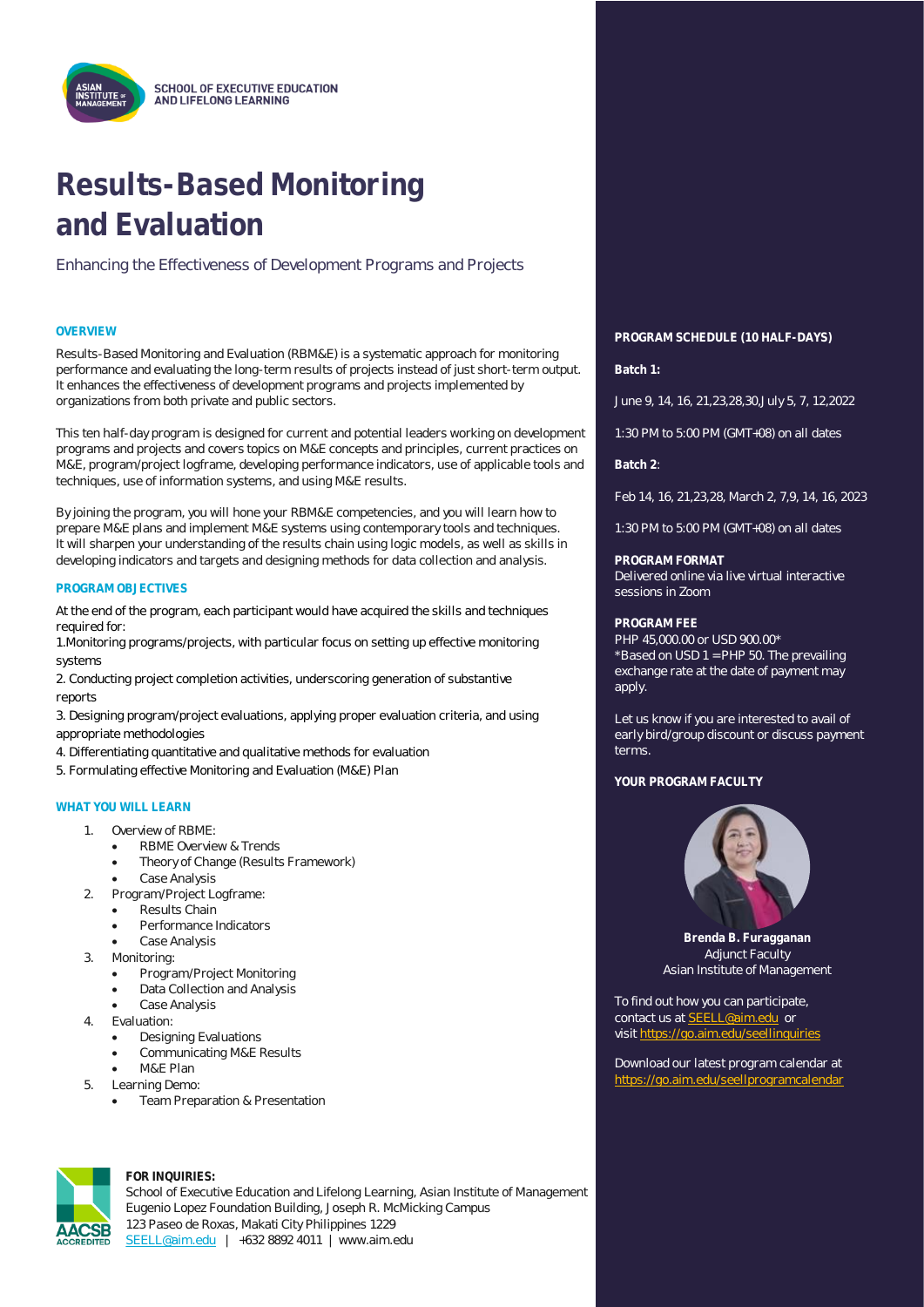

#### **KEY BENEFITS**

At the end of the program, each participant would have acquired knowledge, skills and techniques required for:

- Analysis of issues challenging the monitoring evaluation of development programs and projects
- Planning for effective monitoring and evaluation system for results, in the context of the Project Cycle
- Conducting project monitoring activities, underscoring generation of substantive reports
- Designing program/project evaluations, applying prop evaluation criteria, and using appropriate methodologies
- Formulating results-oriented M&E Plans

#### **WHO SHOULD ATTEND**

The course is intended for potential and current managers working on programs and projects implemented by public and private sector organizations.

### **Learning Content**

The 10 half-day program will be covering the following topics.





**FOR INQUIRIES:** School of Executive Education and Lifelong Learning, Asian Institute of Management Eugenio Lopez Foundation Building, Joseph R. McMicking Campus 123 Paseo de Roxas, Makati City Philippines 1229 [SEELL@aim.edu](mailto:SEELL@aim.edu) | +632 8892 4011 | www.aim.edu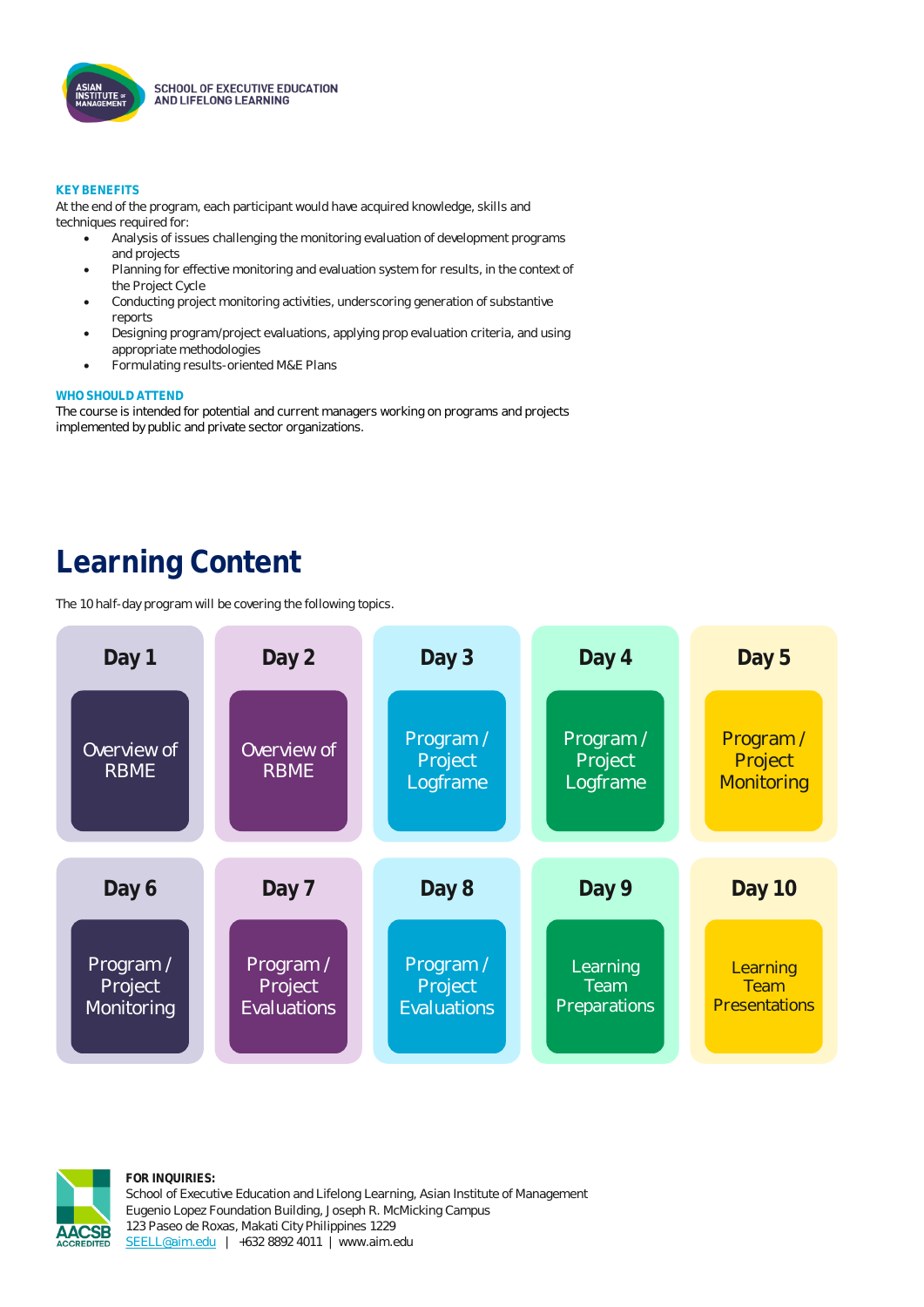

### **Your Program Faculty**



**Brenda B. Furagganan Adjunct Faculty** Asian Institute of Management

Brenda Furagganan is an expert on Project Planning and Development, Management, Implementation and Evaluation in Public Sector Development and Community Projects. She has been an adjunct faculty of the Asian Institute of Management's Stephen Zuellig Graduate School of Development Management since 2010. She earned her degree in Master in Development Management from the Asian Institute of Management in 2001, graduating with Distinction.



**FOR INQUIRIES:** School of Executive Education and Lifelong Learning, Asian Institute of Management Eugenio Lopez Foundation Building, Joseph R. McMicking Campus 123 Paseo de Roxas, Makati City Philippines 1229 [SEELL@aim.edu](mailto:SEELL@aim.edu) | +632 8892 4011 | www.aim.edu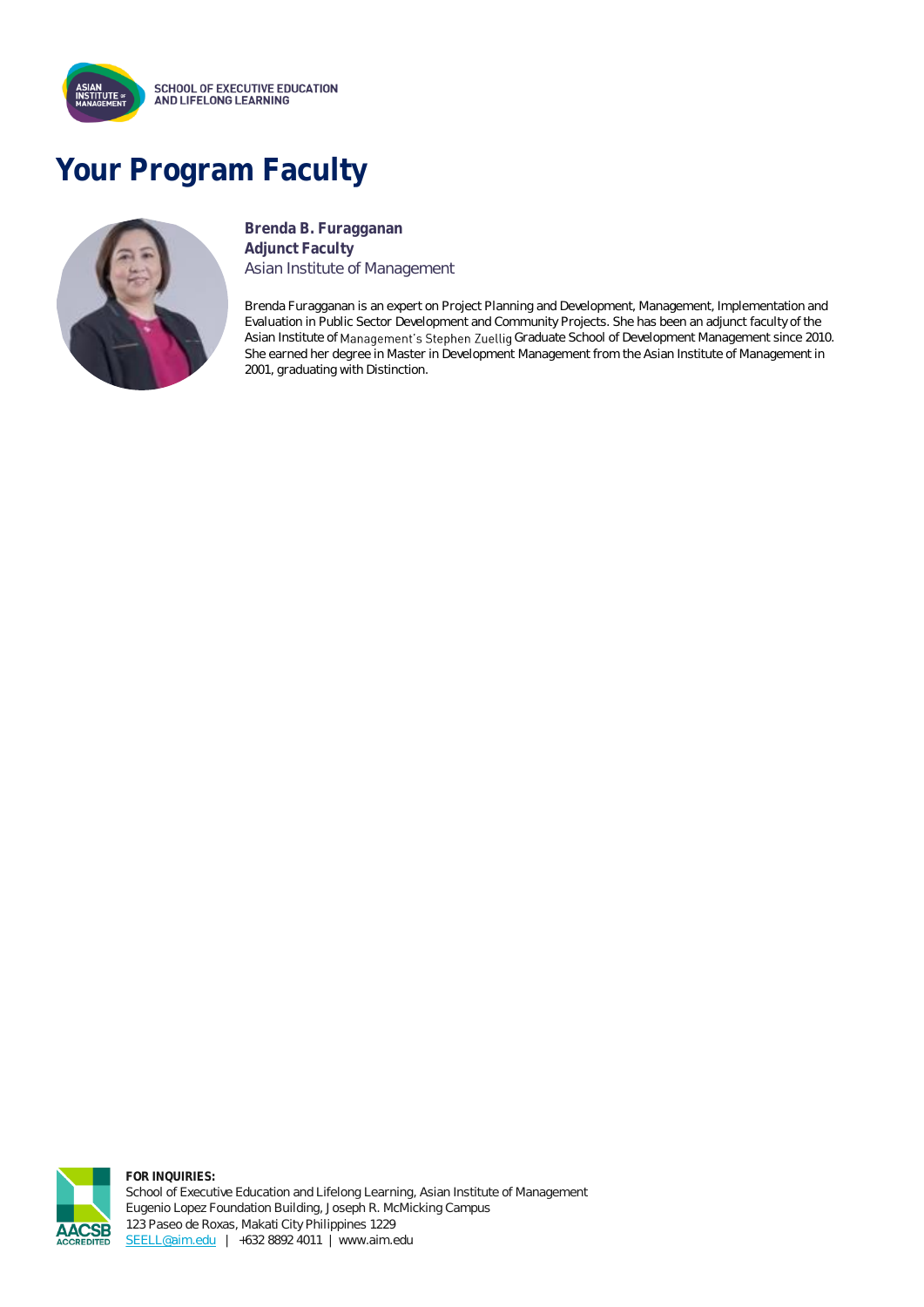

### **Earning a SEELL Post-Graduate Certificate and Diploma**

SEELL offers Post-Graduate Stackable Certificate Courses in various areas of concentration and discipline, which build an individual's qualifications and distinguish their professional value. It enables professionals to develop their proficiency in diverse areas of concentration in a personalized and more manageable manner.

By successfully completing SEELL's programs, credentials can be earned over time, stacked towards earning a Post-Graduate Certificate in an area of their choice, and ultimately, a Post-Graduate Diploma in Management. This leads to more career opportunities, advancement, and potentially high-paying jobs.

#### **EARNING CREDENTIALS**

Successfully completing the program earns participants **two (2) units** which can be credited to the following:

- Post-Graduate Certificate in Development Management
- Post-Graduate Certificate in Operations Management

\*Post-Graduate Certificates require five (5) units earned within two (2) years.

Participants will also earn **two (2)** units which can be credited to the Post-Graduate Diploma in Management.

\*The Post-Graduate Diploma in Management requires a total of twenty (20) units earned within three (3) years.

#### **ELIGIBLE PROGRAMS**

For guidance on other eligible programs for Post-Graduate Certificates and designing your learning journey with SEELL, please email us a[t SEELL@aim.edu](mailto:SEELL@aim.edu) or visit our website a[t https://executiveeducation.aim.edu](https://executiveeducation.aim.edu/)



**FOR INQUIRIES:**

School of Executive Education and Lifelong Learning, Asian Institute of Management Eugenio Lopez Foundation Building, Joseph R. McMicking Campus 123 Paseo de Roxas, Makati City Philippines 1229 [SEELL@aim.edu](mailto:SEELL@aim.edu) | +632 8892 4011 | www.aim.edu